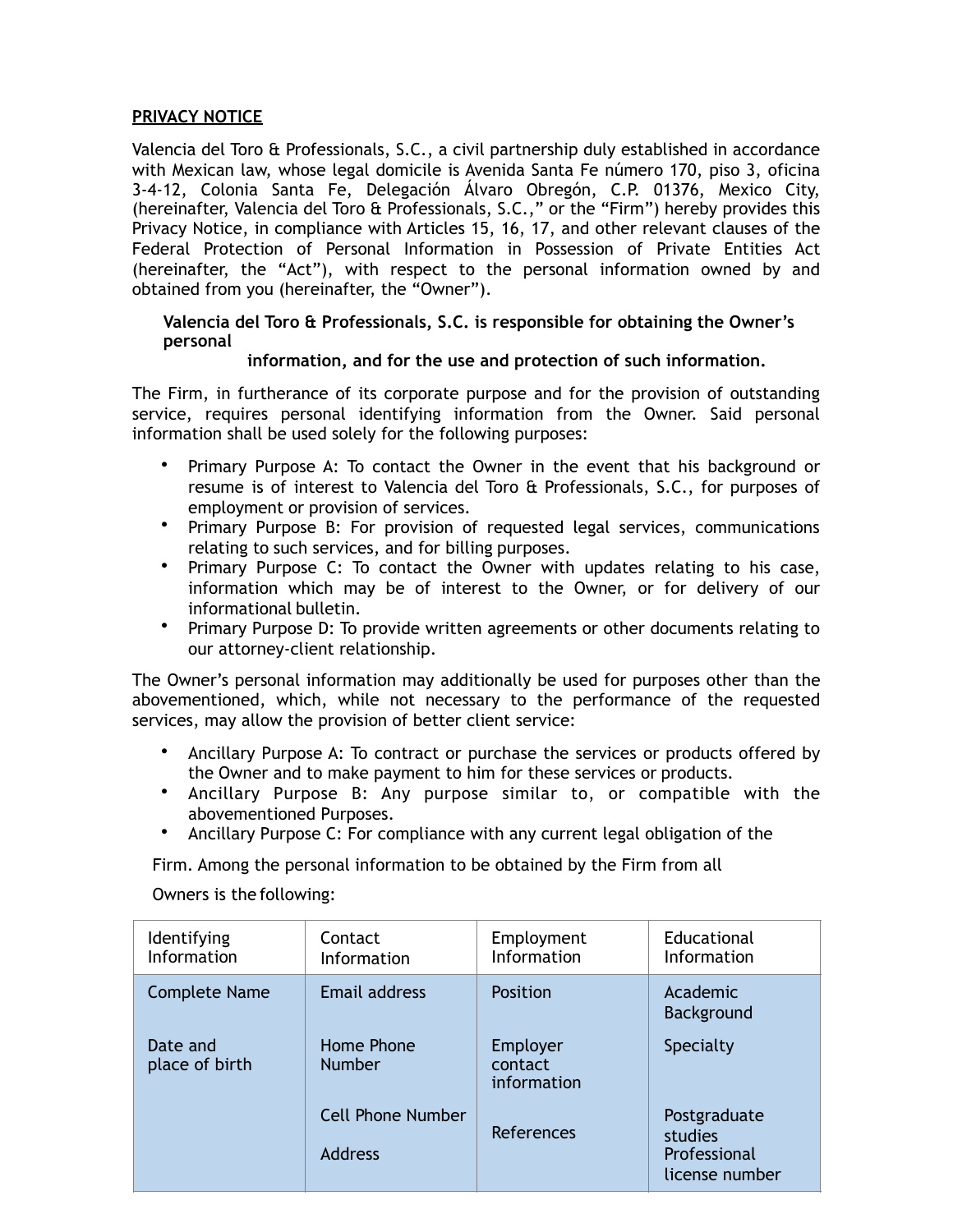| <b>CURP</b><br>(Personal        |  | Certificati |
|---------------------------------|--|-------------|
| Identificatio<br>n Number)      |  | ons         |
| Nationality                     |  | Awards      |
|                                 |  | Languages   |
| Marital                         |  |             |
| <b>Status</b>                   |  |             |
| RFC (Federal<br><b>Taxpayer</b> |  |             |
| Identification<br>Number)       |  |             |
|                                 |  |             |

Additionally, the Firm may request information which is considered sensitive, in accordance with the provisions of Articles Three and Nine of the Act, such as information relating to beliefs, health or ethnicity, whose use the Firm agrees to limit to the minimum period necessary.

It is the Firm's understanding that the Owner provides this information to Valencia del Toro & Professionals, S.C., as the legitimate owner of same and/or is legally authorized to transmit such information to Valencia del Toro Abogados, S.C. for uses relating to the abovementioned purposes.

The Owner shall have the right to access, correct and delete his personal information, as well as to dispute the use of such information, or revoke, by means of our current procedures, the consent granted for such purposes. It is important to take into account, however, that it may not be possible in all cases to immediately attend to such request or terminate use of the personal information, as it is possible that because of some legal obligation Valencia del Toro & Professionals, S.C. may be required to continue to use said personal information. For information relating to our access, correction, deletion and dispute procedures, please call (55) 5251-1705, or visit the Firm at Avenida Santa Fe número 170, piso 3, oficina 3-4-12, Colonia Santa Fe, Delegación Álvaro Obregón, C.P. 01376, Mexico City. Additionally, we advise that the Owner's personal information may be shared with external third parties, within or outside Mexican territory, solely in the following cases:

- For purposes of employment at, or provision of services to companies or businesses that may want to contact the Owner.
- Among employees of Valencia del Toro & Professionals, S.C., for the due provision of legal services, or to third parties related to the Firm, for purposes of special support or assistance.
- For the re-transmission to potentially interested third parties of offers made by the Firm.

Valencia del Toro & Professionals, S.C., may transmit the Owner's personal information when such transmission is contemplated by the Federal Protection of Personal Information in Possession of Private Entities Act, especially pursuant to Article 37 of such Act. The Owner agrees that his personal data may be transmitted in accordance with said provision. In all cases, the Firm shall inform third parties of this Privacy Policy.